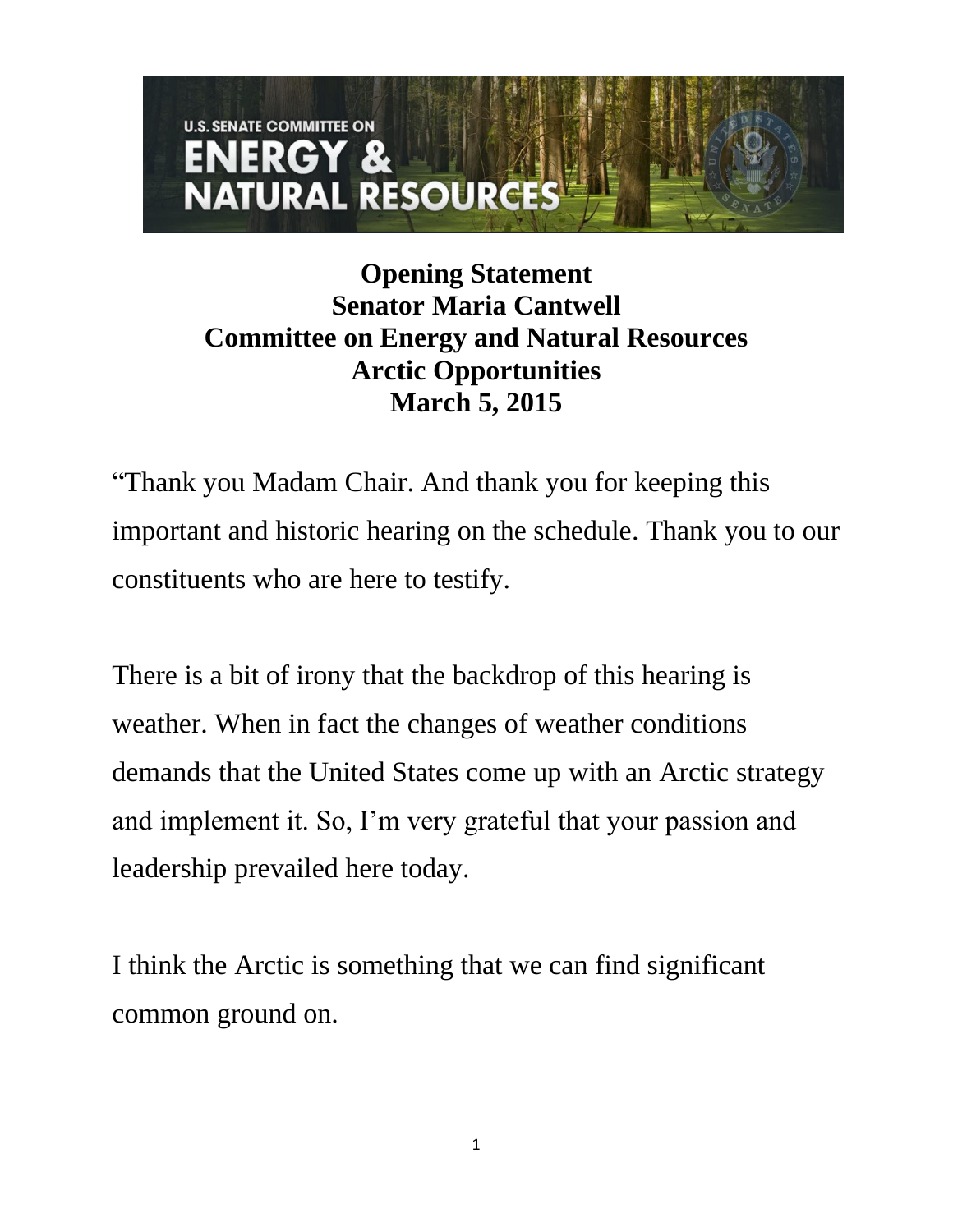The United States' Arctic strategy is tremendously important to the economy in both Washington and Alaska. And as we've heard from many of our colleagues on the committee. But it is critically important to the United States of America as well. And I think we will hear that from our witnesses today.

I believe we can agree on the fact that:

- Our Coast Guard needs the tools and infrastructure required to operate in the Arctic—which means developing our polar icebreaker fleet.
- We must make strategic investments in Arctic science, which will help us understand the impacts of climate change on Arctic communities; but will also better inform our strategy for dealing with everything from rescue operations to potential oil spills;
- AND I think we can agree that the United States must ratify the Law of the Sea treaty-- which clarifies the rights and responsibilities of nations on our oceans.

The Arctic already contributes a great deal to the American economy; we must have a seat at the table.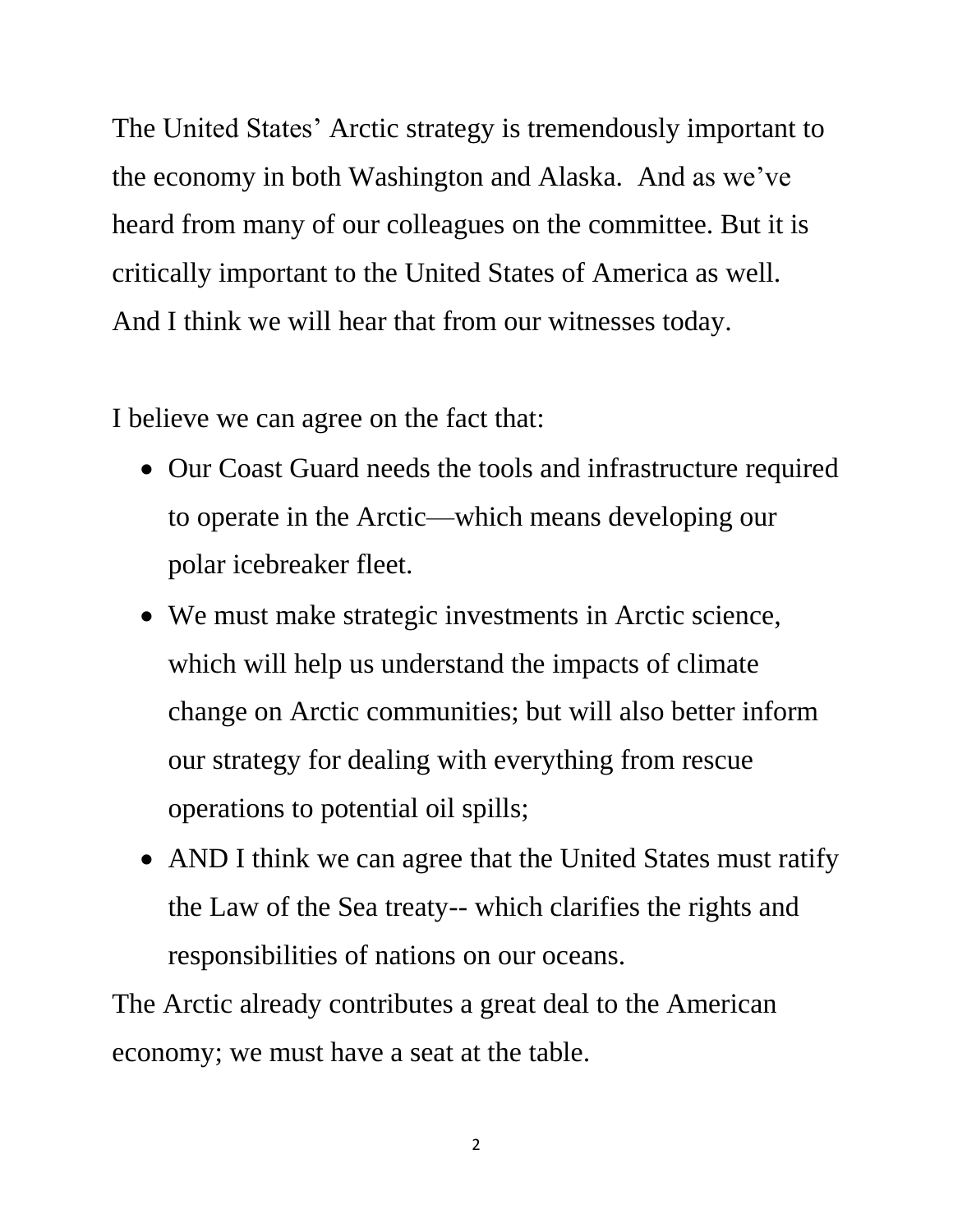The Chinese and the Russians are already aggressive in their resource development in the Arctic area.

And as our climate continues to change, the economic importance of the Arctic will only continue to grow in the years ahead.

This year, the United States assumes the rotating chair of the Arctic Council. In this capacity we have a great opportunity to draw Arctic nations closer together to address a wide range of issues.

The U.S. efforts will hopefully prioritize important efforts in addressing climate change, increasing regional cooperation, and facilitating new and reliable shipping routes.

On January 21st, President Obama issued an executive order to improve coordination and implementation of the United States Arctic strategy.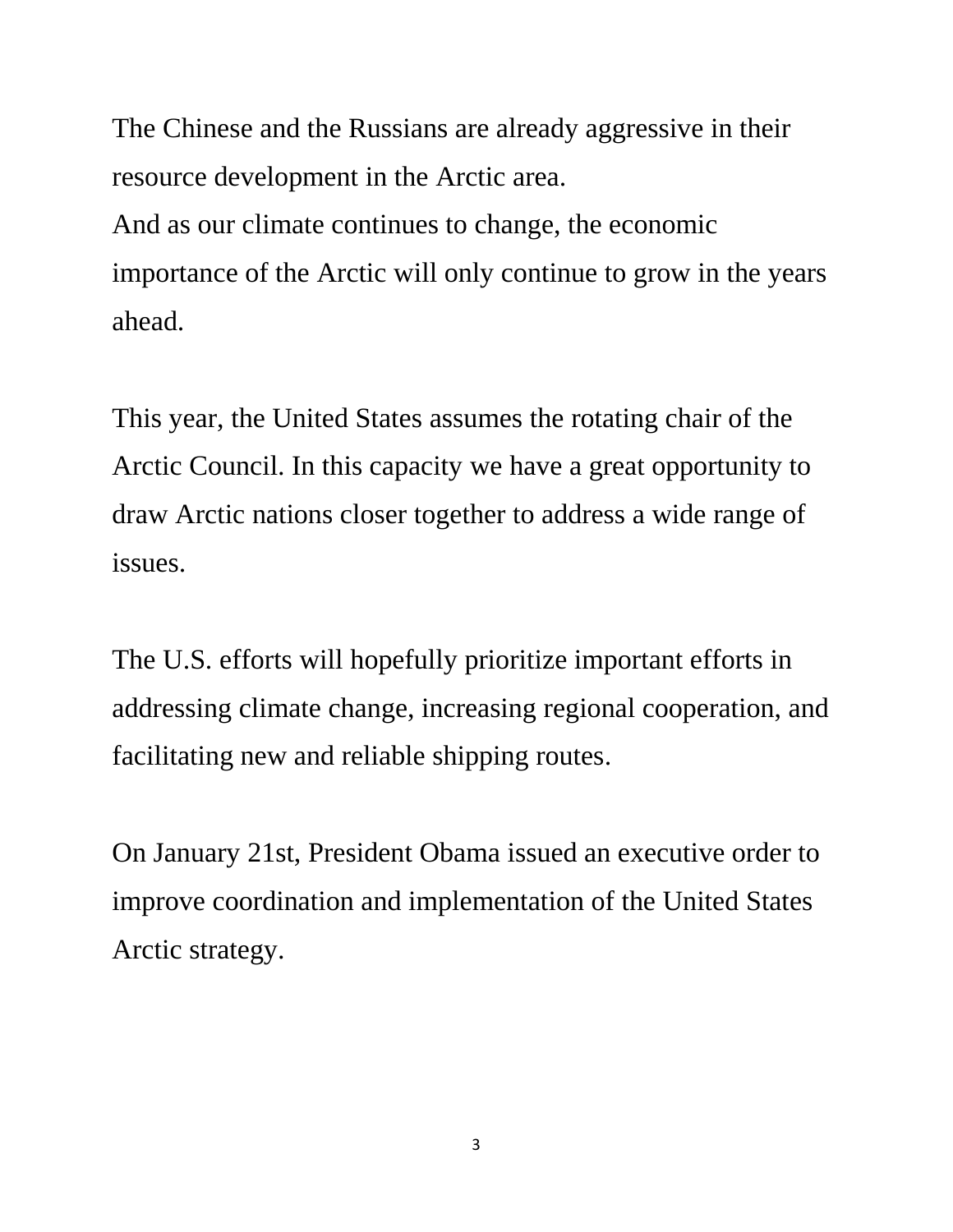This order created the Arctic Executive Steering Committee, chaired by the Office of Science and Technology Policy at the White House.

The Steering Committee will help to increase coordination, reduce duplication, and address any potential gaps in implementation. And in my view, the Obama Administration's pursuing of an Arctic strategy not just on paper—but they have to have significant actions proportionate to the challenges and opportunities that we face here, with the Arctic.

That's why I'm so pleased that Admiral Papp is here today, because he fully appreciates the role the Coast Guard plays in the Arctic and will play in the future. And as we evaluate opportunities and challenges that we face in the Arctic, we need to need to make sure the Coast Guard has the adequate resources to meet those missions and do so safely.

Admiral Papp, given his role in signing the Coast Guard Arctic strategy in 2013-- when you served as the  $24<sup>th</sup>$  Commandant--

4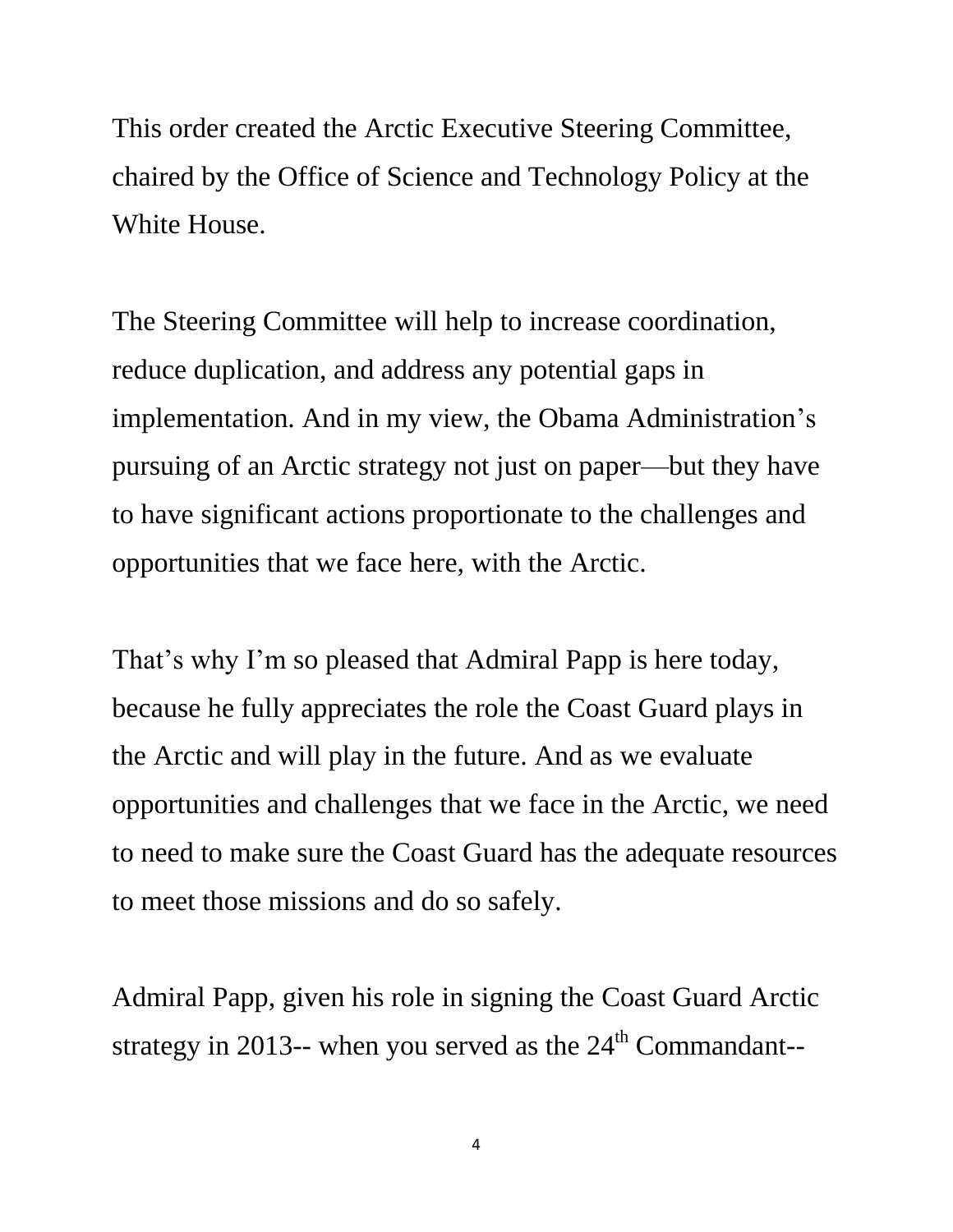gives you, I think, a unique view point on leading this effort for the U.S.

I look forward to hearing your perspective this morning, on your role as the Special Representative for the Arctic and as your time as Commandant of the Coast Guard.

While all icebreaking operations in the Arctic have been delegated to the Coast Guard under the Naval Operations Concept, it is clear that we have not yet provided these men and women with the resources to meet this mission.

According to a 2010 study, the Coast Guard determined that it either needs:

- Three heavy and three medium icebreakers to fulfill its statutory obligations OR
- Six heavy and four medium icebreakers to both meet its statutory obligations AND meet the requirements established under the Naval Operations Concept.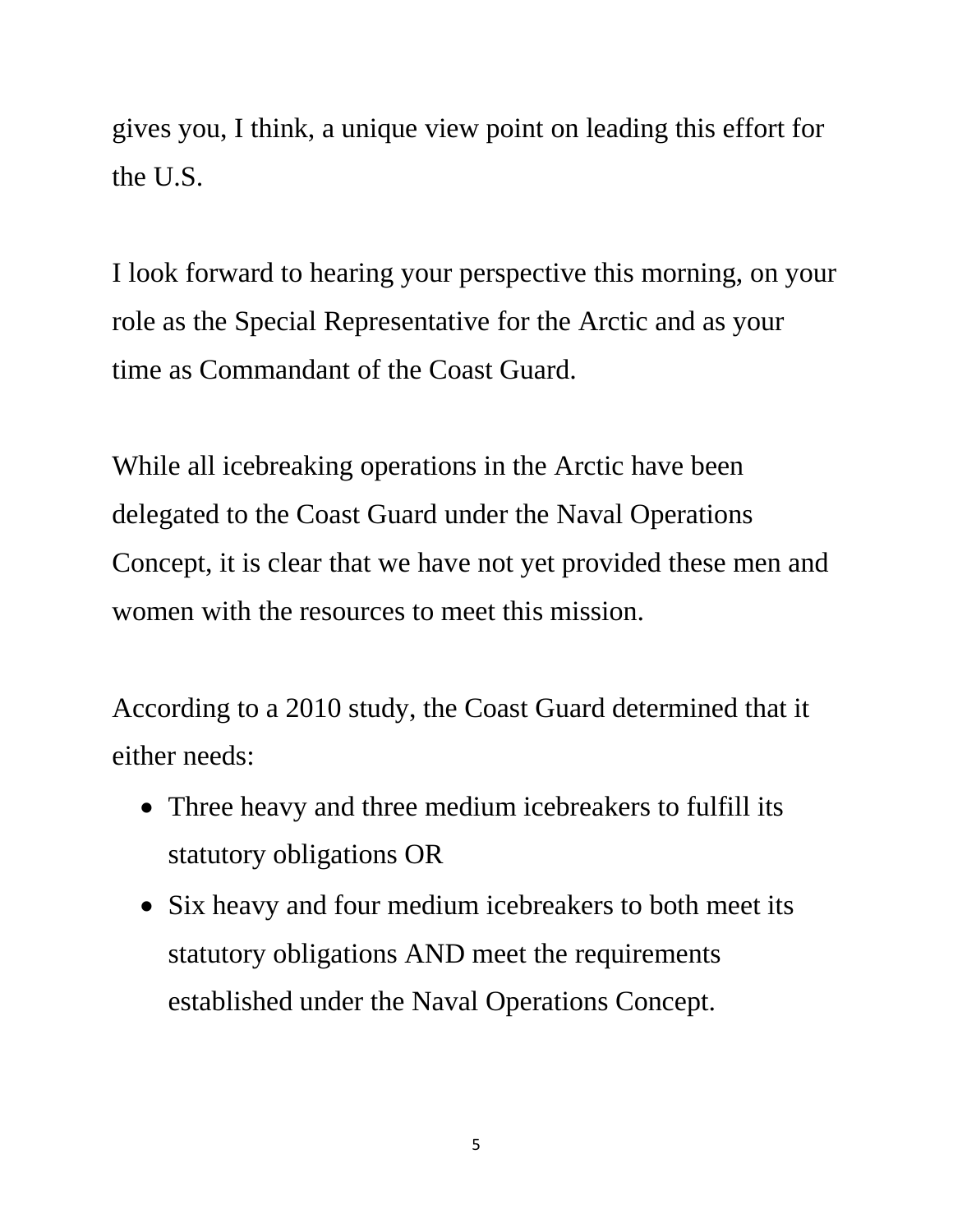Yet today, the Coast Guard only has two icebreakers in operation – one heavy and one medium. And the medium vessel—the HEALY—is primarily a research vessel.

So madam chair, I know this isn't the Commerce Committee, where we often discuss these issues, but it is very important that we discuss our Arctic strategy. That the United States of America understands it needs to make an investment in ice breakers.

This issue, of lack of resources, is particularly troubling when you consider that Russia currently has 29 operating icebreakers and is in the process of building 8 more.

I found out this morning even India is building an ice breaker.

According to a report the Center for American Progress released this morning quote "Without decisive action to fund and build new heavy icebreakers for the U.S. Coast Guard, the United States puts its environment and national security in harm's way." Endquote.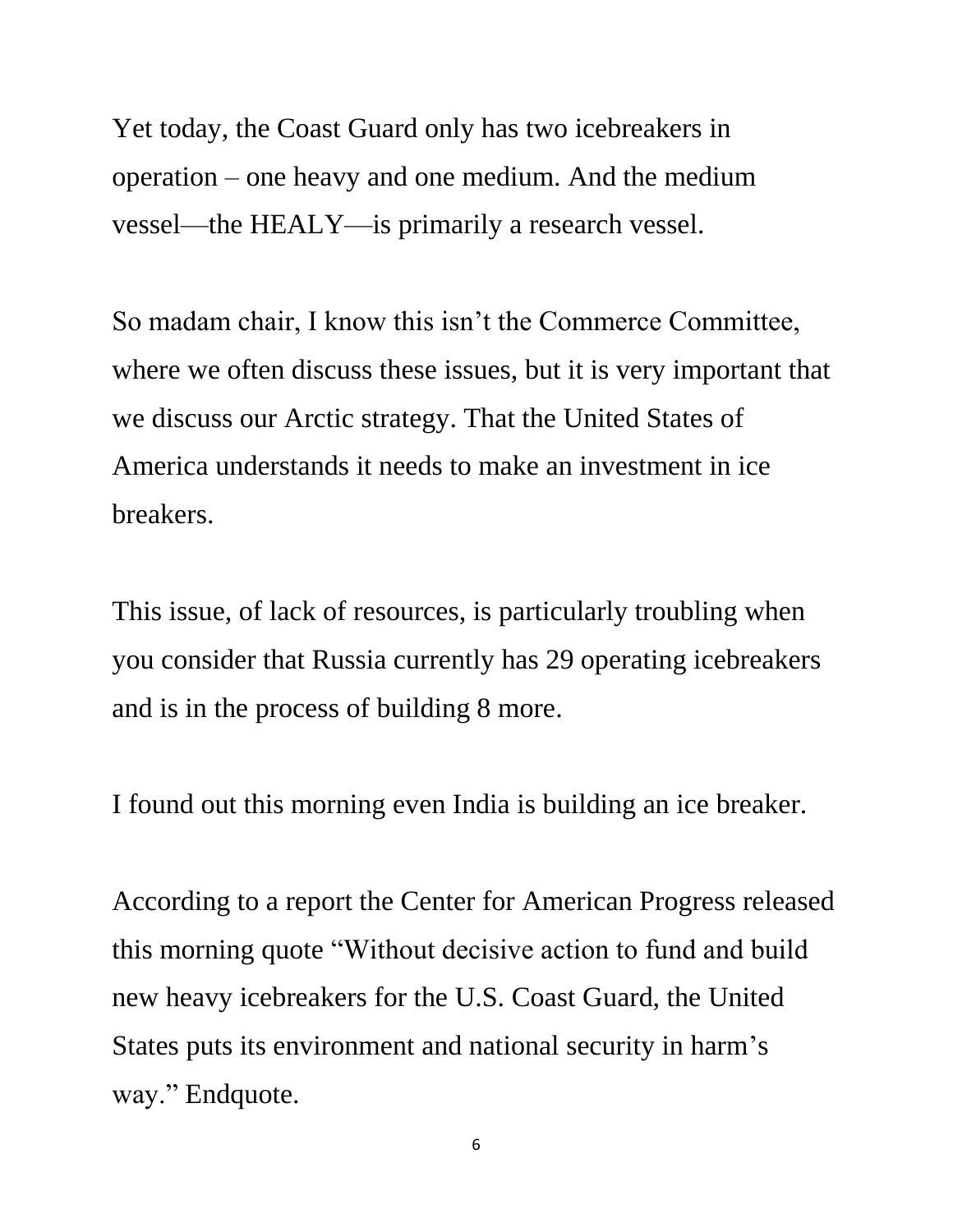The Coast Guard is already spread too thin.

Earlier this year, the POLAR STAR broke through ice to deliver supplies to the American Base in the Arctic, a commercial fishing vessel got stuck in ice nearly 900 miles away.

The POLAR STAR launched an international rescue mission, traveling 860 miles---150 miles required breaking thick Arctic ice. When all was said and done, our Coast Guard rescued 26 people.

I'm very proud of our Coast Guard—especially this crew that calls Seattle home—I am concerned that we only have one heavy icebreaker. What if the POLAR STAR, too, had been stuck?

As the Commandant, Admiral Zukunft said in his state of the Coast Guard address last week, quote "There is no one to rescue the rescuer." Endquote.

7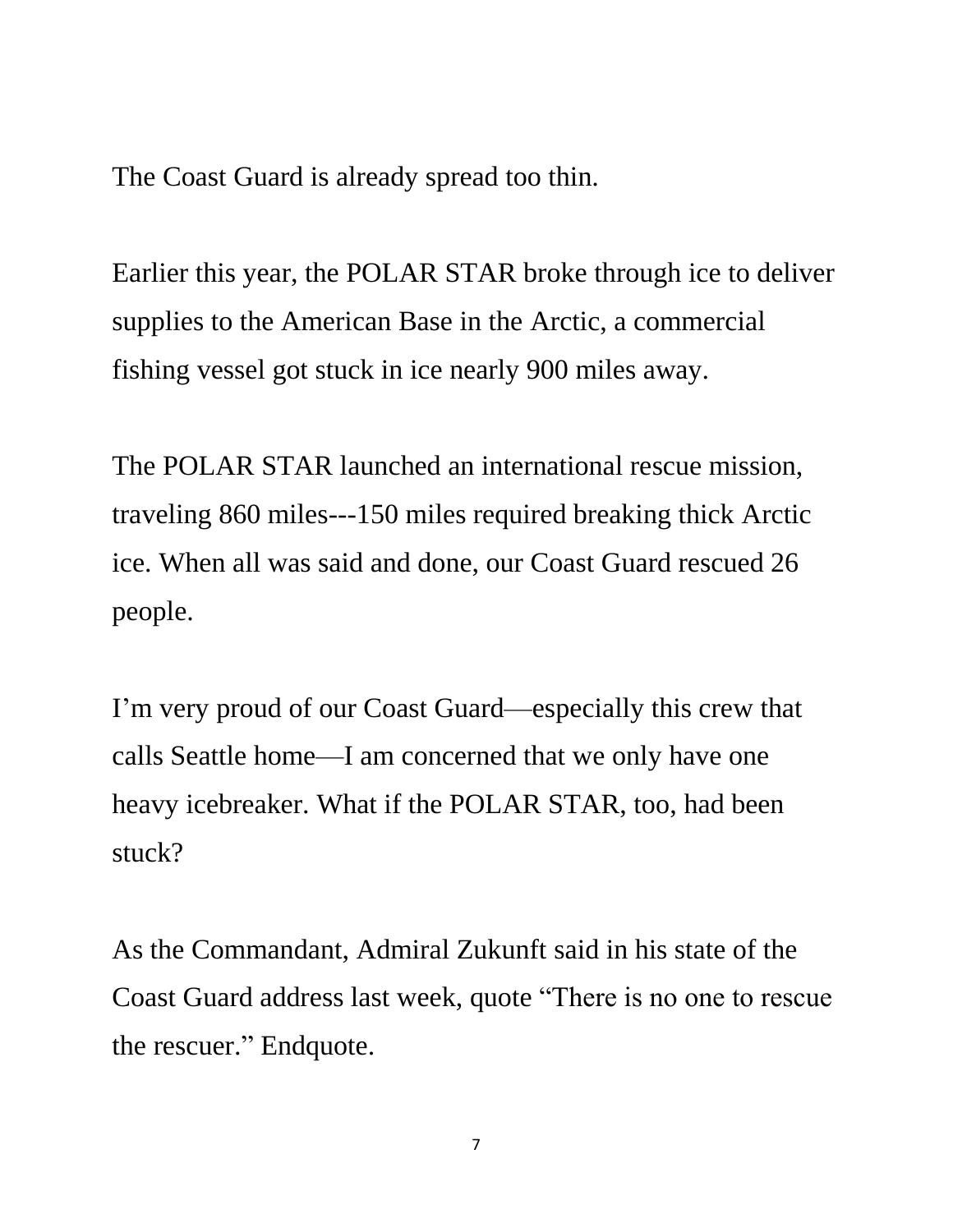We need to provide the Coast Guard with more resources. And that means more icebreakers.

I'm sure icebreakers are one of the topics we will hear about from a number of our witnesses.

And I'm also pleased to have Dr. Bitz from the University of Washington here today, to talk about the impacts of climate change.

As we'll discuss, we are seeing tremendous impacts on the Arctic region and this is something we need to address in a comprehensive regional policy.

It's also worth noting that last October, Defense Secretary Hagel referred to climate change as a quote "threat multiplier."

These threat impacts include

- Impacts to property from sea level rise and erosion;
- Access to natural resources, including our fisheries,
- How that could impact food security; and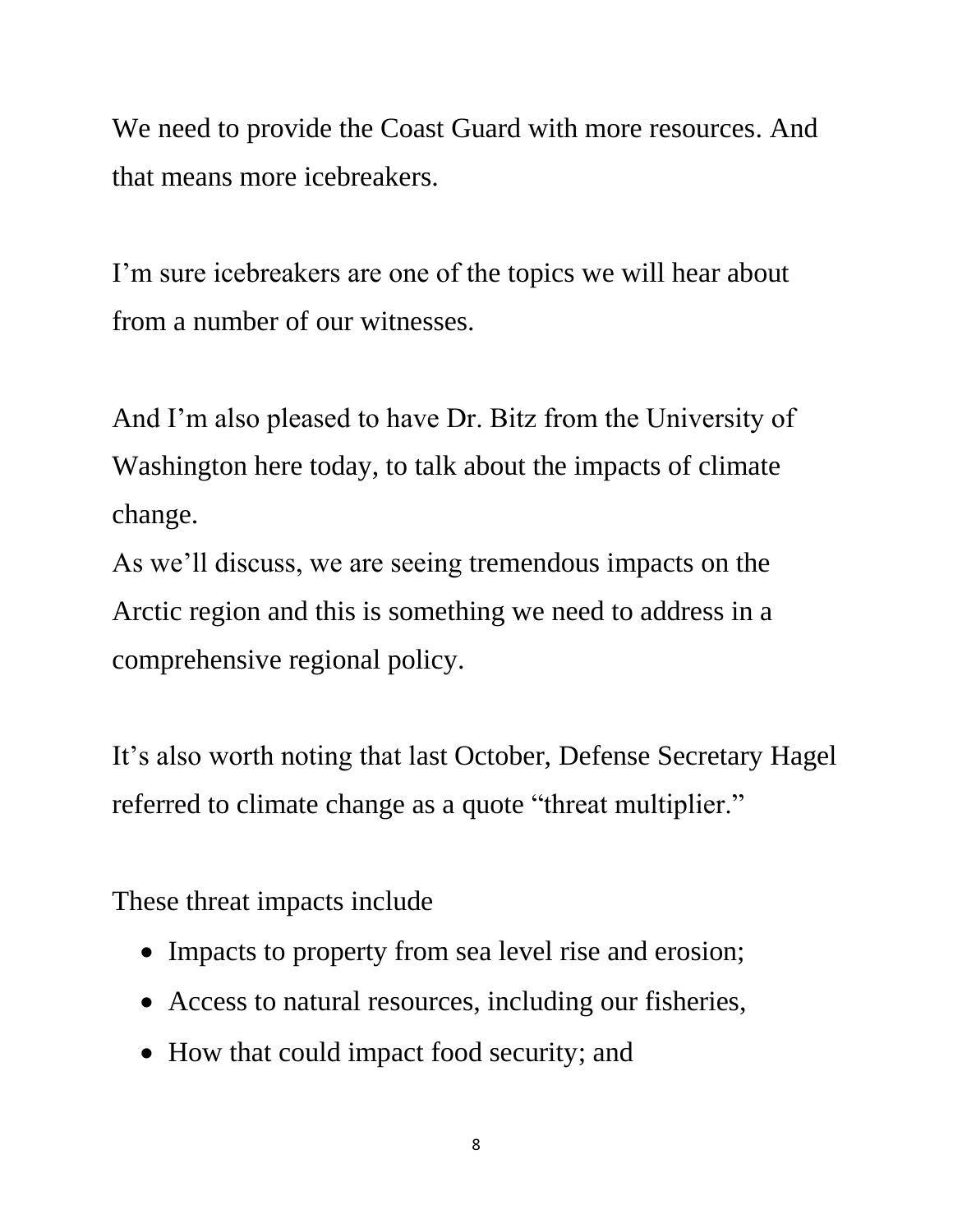Further, extreme weather can impact our military readiness, and continue to stretch limited resources.

Warming has serious implications for American national security in the Arctic.

This impact is especially acute because climate change is affecting the Arctic region twice as fast as the Continental United States.

Over 4.5 million square miles of Arctic Sea ice melted between March and September of 2012.

The level of Arctic ice measured in January 2015 was the lowest amount for the month of January in history.

We've already seen significant ways in which climate change is altering life in the Arctic.

Juvenile salmon populations have decreased as they have lost access to traditional food sources under Bering Sea ice.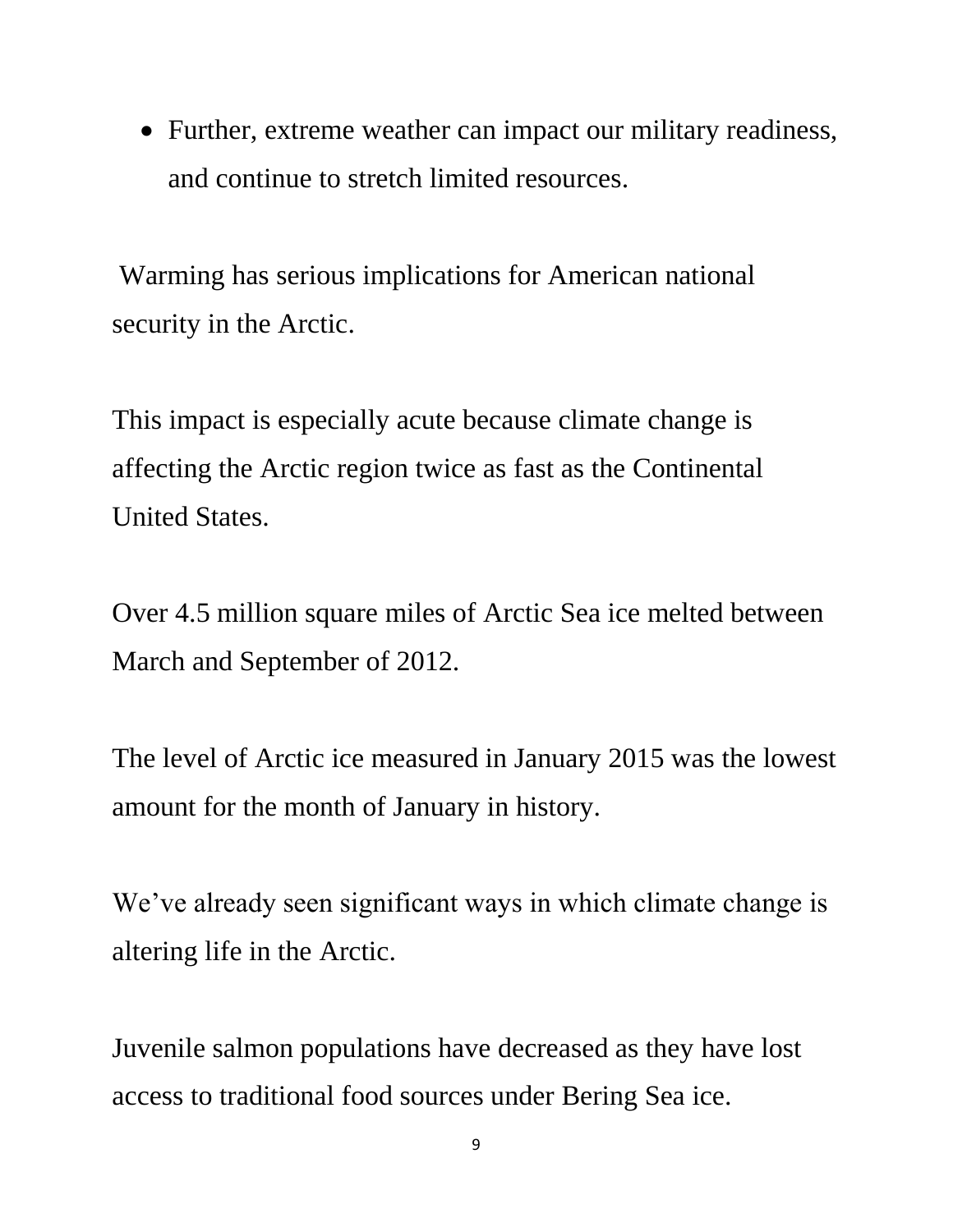I'm sure the chair could name many things that are happening- everything from affecting Alaskan villages to coastal flooding and erosion, to threats to homes.

But, it is also important to note that the impact of melting ice in the Arctic will also have broad national economic implications.

According to a recent report by the National Resources Defense Council, melting ice in the Arctic will have a severe impact on American agriculture in the continental United States.

Kansas, for example, will be four degrees warmer in the winter without Arctic ice – which normally generates cold air masses that slide southward.

Warmer winters are bad for wheat farmers, who need freezing temperatures to grow wheat. And in the summer, warmer days would rob Kansas soil of 10 percent of its moisture – drying out valuable farmland.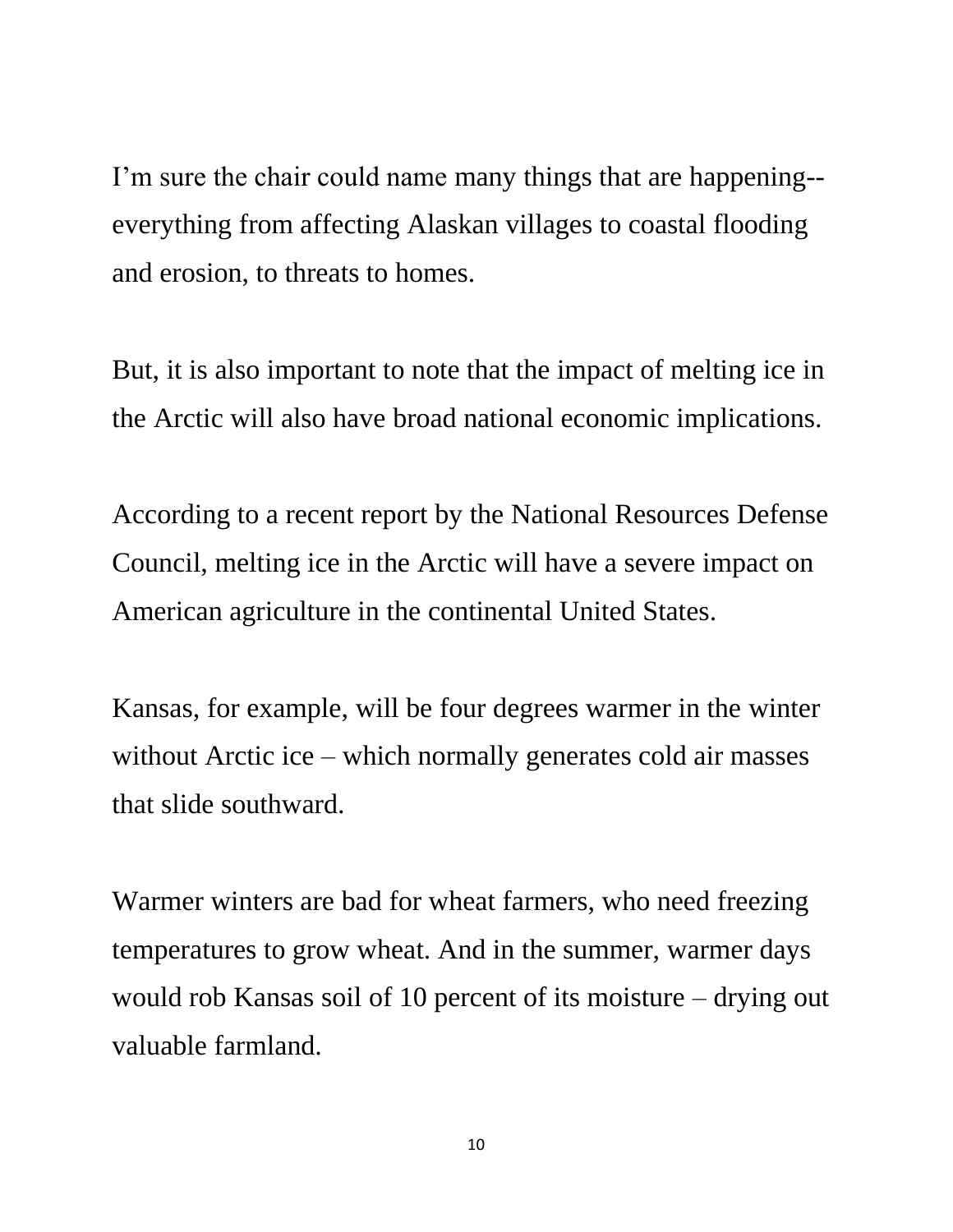My point to our colleagues is that this affects all of us. The fate of Arctic ice will have broad economic implications in the Lower 48.

I want to talk for a second about the importance about trade and the economy. I know we do have guests from all over. They've already seen how important the Arctic is for this. In the coming years, economic activity in the Arctic is poised to increase substantially. This will have a dramatic downstream impact on Pacific ports like Seattle and Tacoma.

The economy of my home state and Alaska are already deeply interwoven.

According to a recent study by the McDowell Group, Alaska related jobs in the Puget Sound area increased by 9 percent in the last 10 years. And 3.4 million tons of cargo move between our states every year.

An increase in commerce in the Arctic will certainly provide new economic opportunities to both our states.

11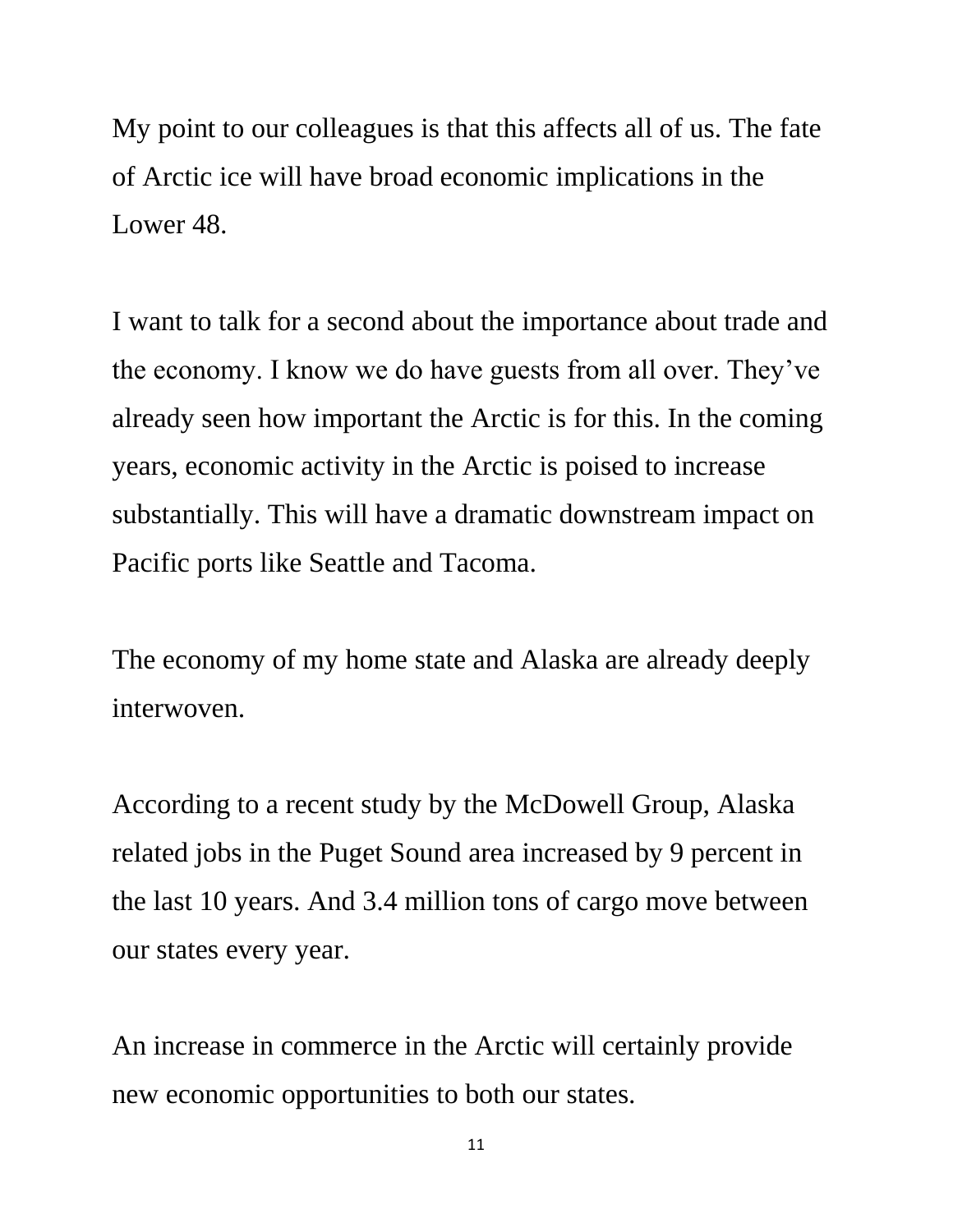It is also important that we assess how the melting ice in the Arctic will have a significant impact on global trade.

The opening of the Northern Passage, for example, would reduce the amount of time it would take to travel between Korea and the Netherlands by 10 days, compared to the current route through the Suez Canal.

A 2009 report from the Arctic Council estimates that the Northern Sea Route would offer an overall cost savings of 35-60 percent for ships traveling from East Asia to Europe.

It would also allow ships to circumvent regional conflicts and the risk of piracy near the African coast or Malaysia.

It is also important that we not lose track of the significant challenges this economic opportunity will present.

Although melting ice sheets will eventually increase traffic there will still be significant ice cover, severe storms, and minimal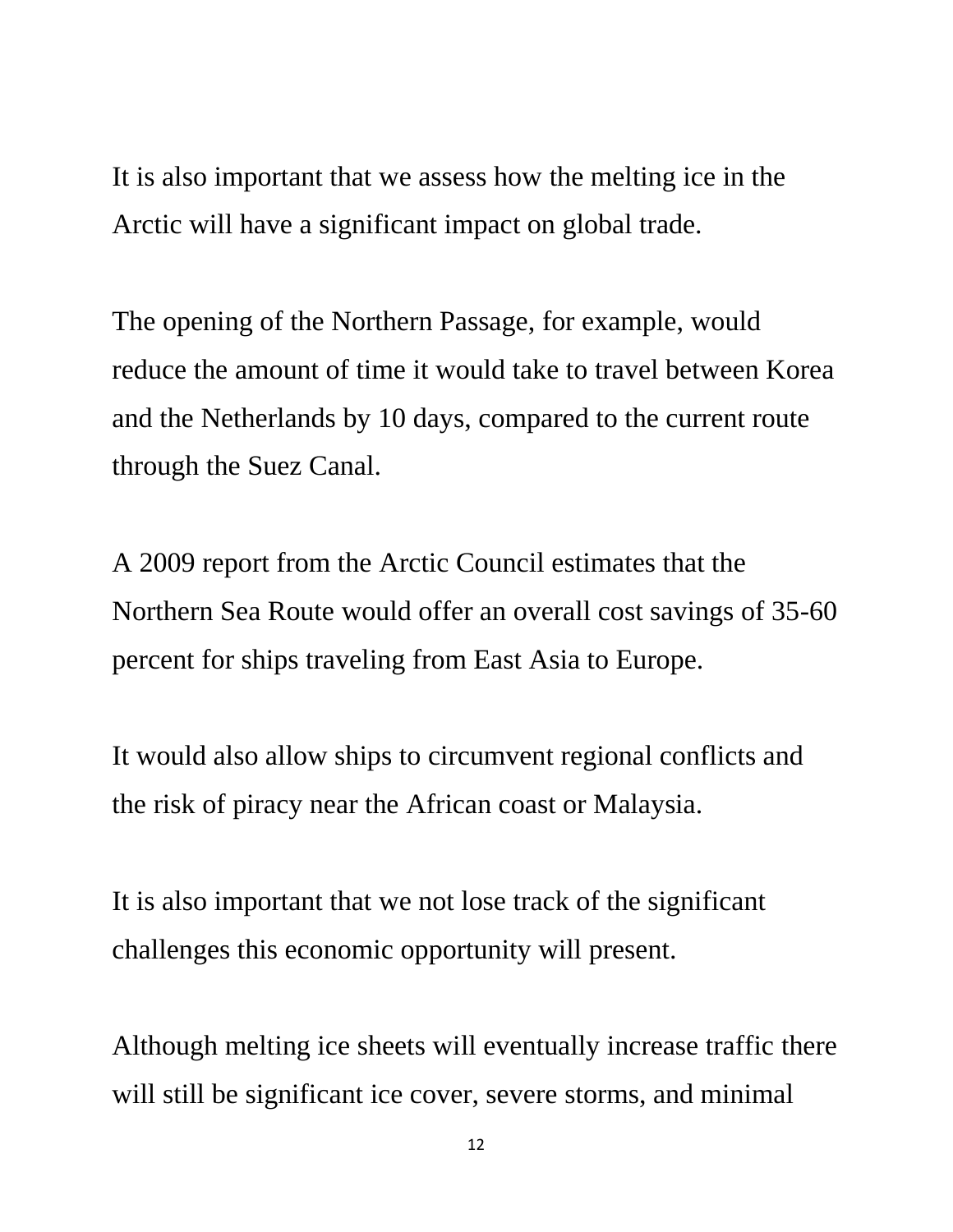maritime and weather data to assist vessels transiting those routes. That is why we need to work together to make strategic investments in Arctic science, tools and infrastructure.

One key step in addressing our nation's Arctic priorities is ratifying the United Nations Convention on the Law of the Sea.

I know my colleague knows well this issue and all of the challenges we've faced in trying to address this here in the United States Senate. But I just want to point out that Presidents George W. Bush and President Obama, Defense Secretaries and the Department of the State, have all supported this effort. Including many, many people in the private sector-everything from shippers to fishing business to natural resources development and I think it's an important issue we need to try to engage our colleagues on.

So the Arctic is certainly a region of great economic importance to our country and at the same time we must work to confront the climate change issues that are posing a threat to the region. I look forward to hearing from many of the witnesses. And again